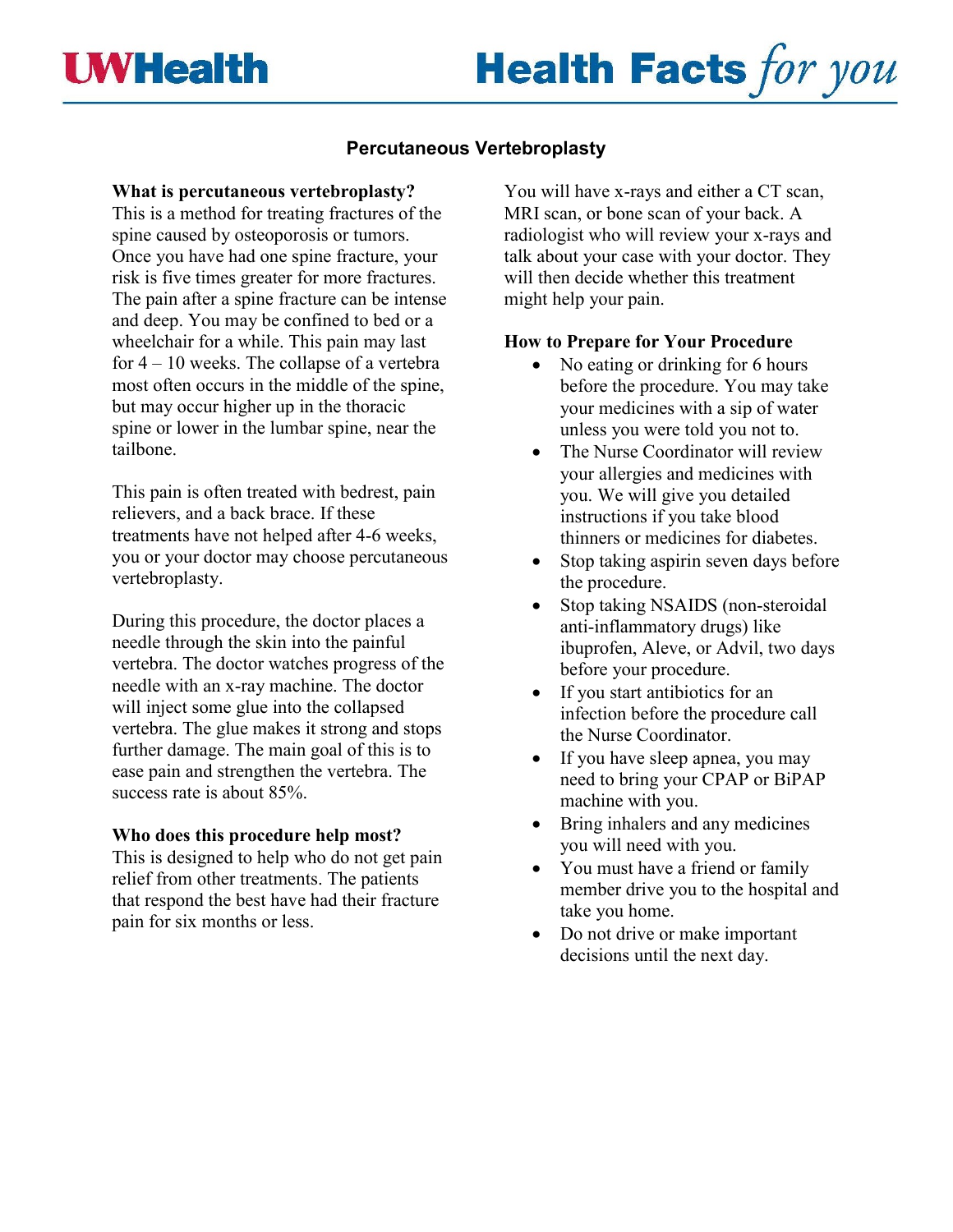#### **Procedure**

On the day of the procedure, enter the hospital through the clinic entrance and take the Atrium elevators to the 3<sup>rd</sup> floor. Check in at the (G3/3) Radiology desk. We will take you to a prep room where you will change into a gown. A nurse will place an IV in your vein. The doctor will meet to explain the risks and benefits and answer all your questions or concerns and ask you to sign a consent form.

We will transfer you to the procedure room. You will lie on your stomach. A nurse will give you medicine to help you relax and lessen your pain. We will check your blood pressure, oxygen level, heart rhythm, and heart rate often.

The doctor will use an x-ray to find the fractured vertebra. We will clean the skin over the vertebra with iodine-based soap. After cleaning your back, we will place a sterile drape over it. Guided by an x-ray, the doctor passes one or two needles through the skin and into the collapsed vertebra. Once the needles are in the proper place, the doctor will inject the cement. The cement makes the collapsed vertebra stable and may relieve the pain. Then, the doctor will take out the needle(s). We will place a dressing over the procedure site.

#### **After the Procedure**

Once it is over, we will transfer you to the recovery room where we will monitor your blood pressure, heart rate, and oxygen level. You will need to lie flat on your back for 40 minutes. Once you are awake and can sit up, you can eat. We may take a final x-ray and your doctor will come visit you. We will watch you for the next 2 hours in the recovery room. After that time, you will be allowed to go home. A nurse will call you 1- 2 days later. The doctor will see you back in clinic in 2-3 weeks.

#### **Care at Home**

- Resume your normal diet, no alcohol for the first 24 hours.
- Keep taking your medicines for your pain.
- Restart NSAIDS like ibuprofen, Aleve, or Advil, the next day.
- You may use ice but not right on the skin. Use for 20 minutes at a time to help decrease swelling and pain.
- You can shower, but no baths, hot tubs, or swimming for at least 3 days.
- After two days you will need to remove the clear dressing and gauze.
- You will have steri strips (small white band aids) covering your incision. They should stay on for seven days. It is okay if they fall off on their own.

#### **When to Contact the Radiologist**

You or a family member should call the doctor if you have any of these symptoms.

- Sudden onset of pain that travels down the leg.
- Sudden onset of weakness of the arm or leg.
- Sudden onset of shortness of breath, or it becomes worse.
- New onset of rib pain.
- Signs of infection like:
	- o The area around the site becomes red, swollen, or more painful.
	- o You have a white or yellow pus or drainage from the site.
	- o You have a fever greater than 100.4º F or 38º C.